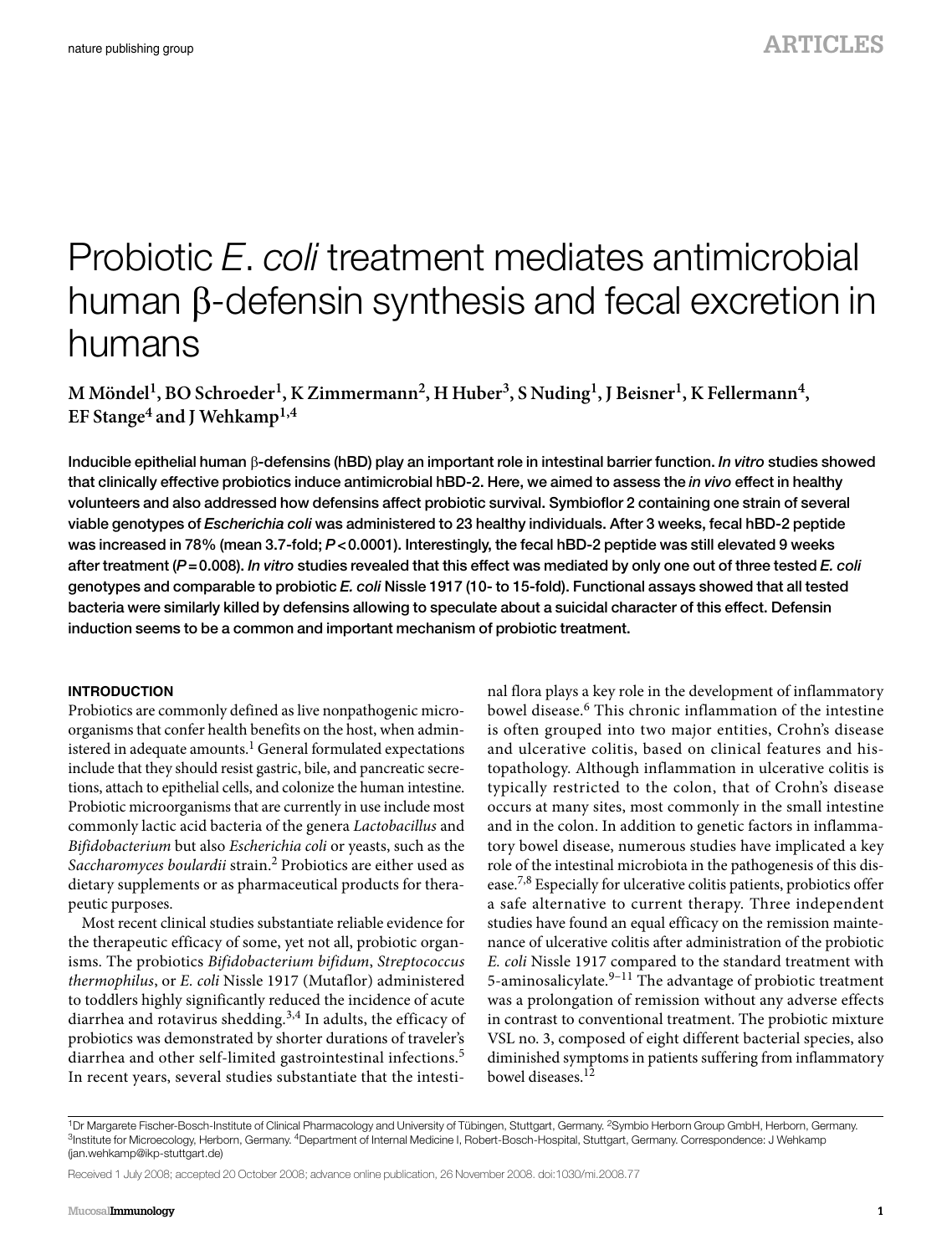We have recently hypothesized that the beneficial effect of *E. coli* Nissle 1917 and other probiotic bacteria in the intestinal tract might be at least partly because of the induction of protective host antimicrobials. An upregulation of a diminished antimicrobial defense as seen in Crohn's disease<sup>13</sup> could be one important mechanism by which some probiotics exert their beneficial effect in inflammatory bowel disease patients and thus inhibit the invasion of the mucosal surface by commensals and other microorganisms. *In vitro* experiments showed that incubation of intestinal epithelial cells with these bacteria provoked a strong induction of inducible human  $\beta$ -defensin-2 (hBD-2) expression.<sup>14</sup> Defensins are components of the armory of endogenous antimicrobials, which are part of the innate immune system. 15 They are small, cationic (positively charged) peptides of which most are classified into  $\alpha$ - or  $\beta$ -defensins. The human -defensins provide a first line of defense against potentially pathogenic microbes at the body's mucosal frontiers as they are produced by epithelial cells of the lung, skin, and intestinal tract. 16 Defensins, produced by the mucosal epithelium, have a broad antibiotic spectrum against Gram-negative (*E. coli*, *Salmonella* ) and -positive ( *Staphylococcus aureus* ) bacteria as well as fungi ( *Candida albicans* ), and viruses (human immunodeficiency virus). Despite the known induction of antimicrobial peptides in cell culture, nothing is known about the *in vivo* influence and especially if the real treatment under normal doses is sufficient to induce antimicrobial peptide secretion in the intestinal lumen. Thus, we investigated whether the administration of a known probiotic *E. coli* viable bacterial culture (Symbioflor 2) might impact on the hBD-2 peptide secretion in the feces. To exclude other possible influences caused by disease, we used healthy individuals. In a second step, after we observed *in vivo* secretion upon treatment with Symbioflor, we tested which viable *E. coli* genotype induced defensin expression in cell culture. As it is known that different clinically used probiotic *E. coli* strains do not survive in the normal flora and have to be administered daily, we also tested if these bacteria are resistant to antimicrobial defensin killing.

# **RESULTS**

# **Symbioflor 2 induces hBD-2 fecal peptide secretion in man**

 The administration of Symbioflor 2 was well tolerated by all study participants and no adverse events were observed. Five individuals with placebo treatment did not show any significant changes in hBD-2 peptide levels ( **Figure 1a** ). Taken together, the overall increase of hBD-2 protein fecal level after 3 weeks of probiotic treatment was 3.7-fold as compared to before treatment ( *P* < 0.0001; **Figure 1b** ). To assess whether the probiotic uptake results in increased hBD-2 secretion, we also determined the percentage of study participants who expressed a higher hBD-2 secretion into the feces after the intake of Symbioflor 2. After 3 weeks, 78% showed an increase of more than 20%—and 74% more than 30%—of hBD-2 secretion as compared to before treatment. At week 12, 9 weeks after the end of the probiotic administration, the hBD-2 fecal levels were determined in a smaller subset and compared with the baseline values of the



**Figure 1** Probiotics stimulate hBD-2 protein secretion *in vivo*. ( **a**) hBD-2 peptide secretion after 3 weeks of placebo treatment in five individuals. (b) In total, 23 individuals received preparations of Symbioflor 2 for 3 weeks. HBD-2 peptide was determined by ELISA in stool samples. Data were normalized to hBD-2 levels before treatment that were set as 1 and represent the mean±s.e.m. (c) Probiotics exert a post-treatment effect on hBD-2 secretion. HBD-2 peptide levels are shown in a subset at day 0, after 3 weeks of probiotic treatment and 9 weeks after stop of treatment. Paired *t*-tests were used for the comparison of values before and after treatment. The data represent the means±s.e.m. \*\*  $P < 0.01$ ; \*\*\*  $P < 0.001$ .

same individuals (Figure 1c). Even though the levels were lower than at week 3, fecal hBD-2 protein was still significantly higher than at the beginning of the study  $(P=0.008; \text{Figure 1c})$ .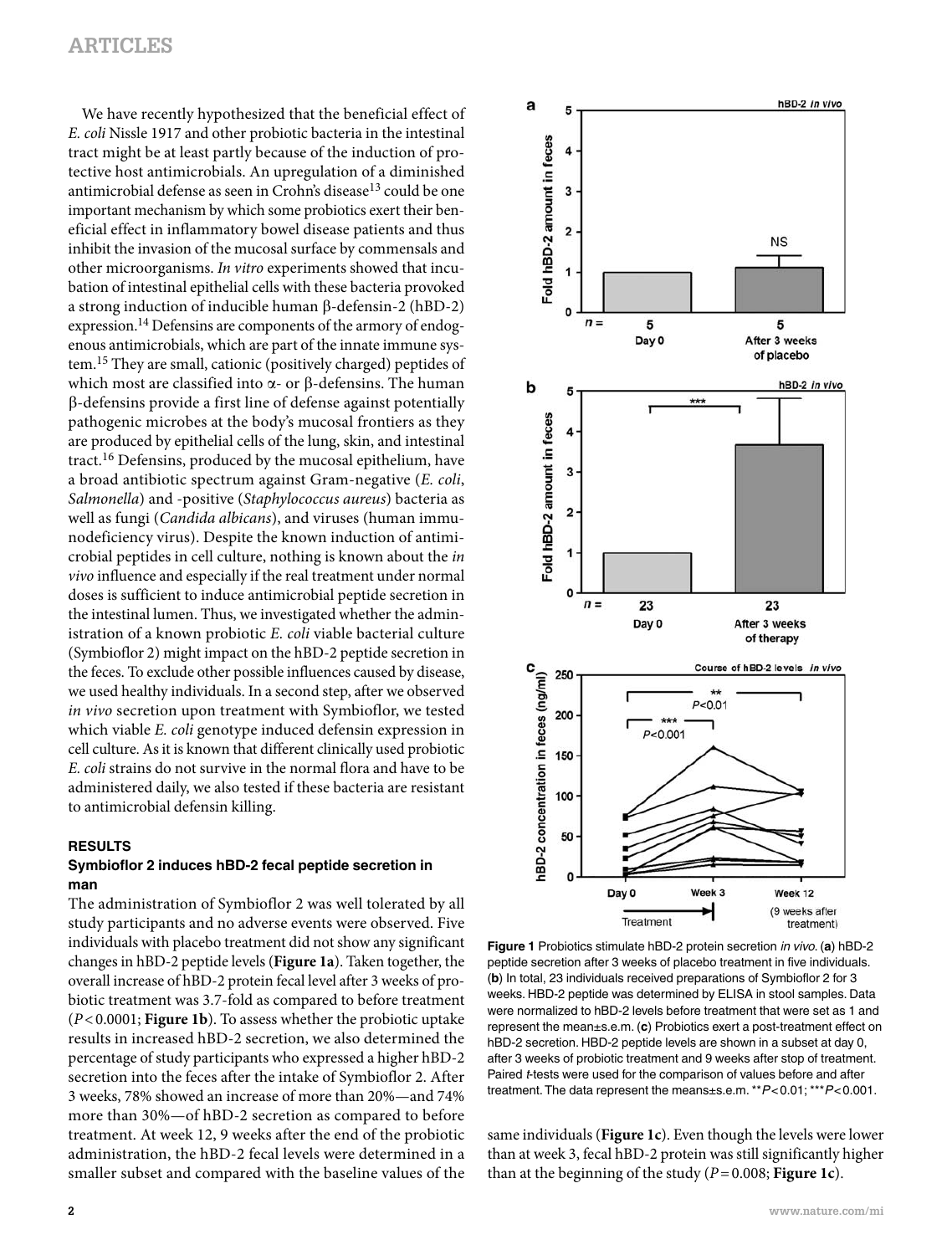### **hBD-2 induction by probiotics in colonic epithelial cells**

 To confirm the *in vivo* studies and to identify the inducing bacterium, we performed cell culture experiments. We tested the hBD-2 stimulating effect of different probiotics including different genotypes of the Symbioflor *E. coli* DSM 17252 (G<sub>1</sub>, G<sub>2</sub>, and  $G_3$ ) as well as a positive (*E. coli* Nissle 1917) and negative control ( *E. coli* K12). In previous studies, we have shown that different probiotic strains including *E. coli* Nissle 1917, *Lactobacillus fermentum* , *Pediococcus Pentosaceus* , and *Lactobacillus acidophilus* PZ 1129 consistently induce hBD-2 mRNA and protein secretion *in vitro*.<sup>14,17</sup> In contrast, more than 35 *E. coli* clinical isolates as well as *E. coli* K12 showed no effect. 14 Herein, only one of the three Symbioflor 2 genotype strains  $(G_2)$ showed a strong induction of hBD-2 in Caco-2 cells after 6 h of incubation that was comparable to *E. coli* Nissle 1917 (Figure 2a). When we tested the hBD-2 induction of  $G<sub>2</sub>$  at different time points, we observed the highest value after 12 h of incubation ( **Figure 2b** ). However, the induction of hBD-2 reached a significant extent at all tested time points demonstrating the consistency of the induction capacity. The housekeeping gene expression (glyceraldehyde-3-phosphate dehydrogenase) remained stable at all time points. The induction of hBD-2 was also shown to be dose-dependent with a maximum at an optical density of 0.3 ( **Figure 2c** ). In contrast, the other *E. coli*  $G_1$  and  $G_3$  did not induce hBD-2 in Caco-2 cells at any time (Figure 2b) or any tested bacterial concentration (data not shown).

# **Probiotic** *E. coli* **bacteria strains are not resistant to antimicrobial peptides**

 Next it was studied whether the same strains are sensitive to antimicrobial killing by natural defensins. In plate diffusion assays, hBD-2 showed a strong potency to kill *E. coli* bacteria that is consistent with previous reports. Interestingly there were no differences between any of the tested strains. The two probiotic *E. coli* bacteria that strongly induced hBD-2 (*E. coli* Nissle, DSM 17252  $G_2$ ) were killed in an almost equal extent as compared to *E. coli* K12 as well as Symbioflor 2 bacterial genotypes with negative defensin induction (DSM 17252:  $G_1$  and  $G_3$ ; **Figure 3a**). We also tested if the same bacteria were different toward resistance to other antimicrobial peptides. Similar to hBD-2 killing, all tested bacteria were potently eliminated by hBD-3 with no differences between any of the strains (Figure 3b). In addition, lysozyme, which is another known antimicrobial host molecule, equally showed antibiotic activity with no difference between probiotic and other tested *E. coli* bacteria ( **Figure 3c** ).

#### **DISCUSSION**

 Herein, we show for the first time that oral administration of regular doses of a probiotic *E. coli* preparation (Symbioflor 2) induces mucosal human  $\beta$ -defensin peptide secretion into the feces of healthy individuals. Consistent with these *in vivo* studies, we identified one *E. coli* strain that is part of the commercial mixture as a stimulatory agent *in vitro* . As the tested probiotic bacteria are not resistant to antimicrobial host factors such as hBD-2, these functional studies presented here allow to specu-



**Figure 2** Symbioflor 2 induces hBD-2 in intestinal epithelial cells *in vitro.* ( **a**) Incubation of Caco-2 cells with three genotypes of Symbioflor 2 *E. coli* strain  $(G_1, G_2, G_3)$ . Caco-2 cells were incubated for 6 h with the heat-killed test bacteria and two probiotic strains as controls (optical density of 0.3). RNA was isolated, reverse-transcribed into cDNA, and the amount of hBD-2 copies was determined by real-time PCR. ( **b**) Time course of hBD-2 induction by Symbioflor 2. Caco-2 cells were treated with the three genotypes  $(G_1, G_2, G_3)$  of Symbioflor 2 *E. coli* strain for 3, 6, 9, and 12 h. ( **c**) Dose dependence, Caco-2 cells were treated for 6 h with elevating doses of the genotype  $G<sub>2</sub>$  of the Symbioflor 2 *E. coli* strain. The data represent the mean $\pm$ s.e.m. of three independent experiments performed in duplicates. Unpaired *t*-tests were used to evaluate the statistical significance for comparisons between the groups. The data represent the means±s.e.m. \*  $P$  < 0.05; \*\*  $P$  < 0.01.

late about a possible suicidal character at the place of defensin secretion.

 It was recently demonstrated that *E. coli* Nissle 1917, as well as *L. acidophilus* , *L. fermentum* , and *P. pentosaceus* as well as VSL no. 3 and other probiotic strains highly specifically activate colonic cells to synthesize defensins *in vitro.*14,17 In contrast 40 other clinical *E. coli* isolates lacked this effect.<sup>14</sup> This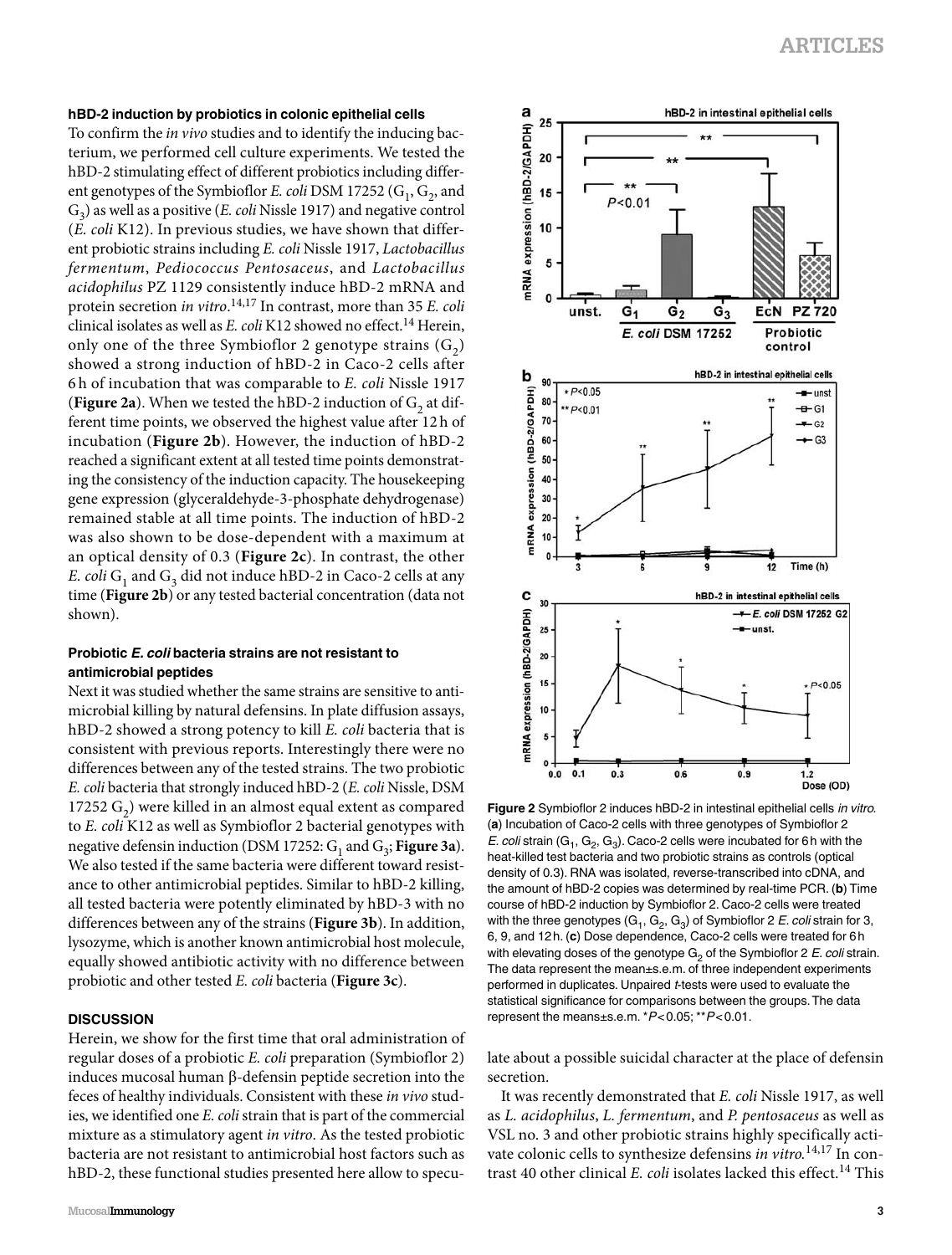

**Figure 3** Antimicrobial resistance of probiotic and control *E. coli* toward antimicrobial peptides. ( **a**) hBD-2, ( **b**) hBD-3, ( **c**) lysozyme. Representative antimicrobial plate assays are shown for each antimicrobial (upper part). The data represent the mean±s.e.m. and were analyzed for statistical significance using one sample *t*-test. \*\*  $P < 0.01$ ; \*\*\*  $P < 0.001$ .

specific effect is consistent with the observation that inducible -defensins are normally — despite the presence of numerous *E. coli* species in the gut microbiota—absent in the healthy intestine. However, the major limitation of all these studies is the exclusive focus on *in vitro* experiments as performed in intestinal (tumor) epithelial cells. Unfortunately there are many examples of experimental effects that cannot be confirmed *in vivo* . For this reason we studied if a regular dose of a commercial probiotic preparation (Symbioflor 2) can induce active antimicrobial peptide secretion in healthy individuals and how this *in vivo* effect translates back to experiments using cell culture. Interestingly, hBD-2 was still increased even 9 weeks after the administration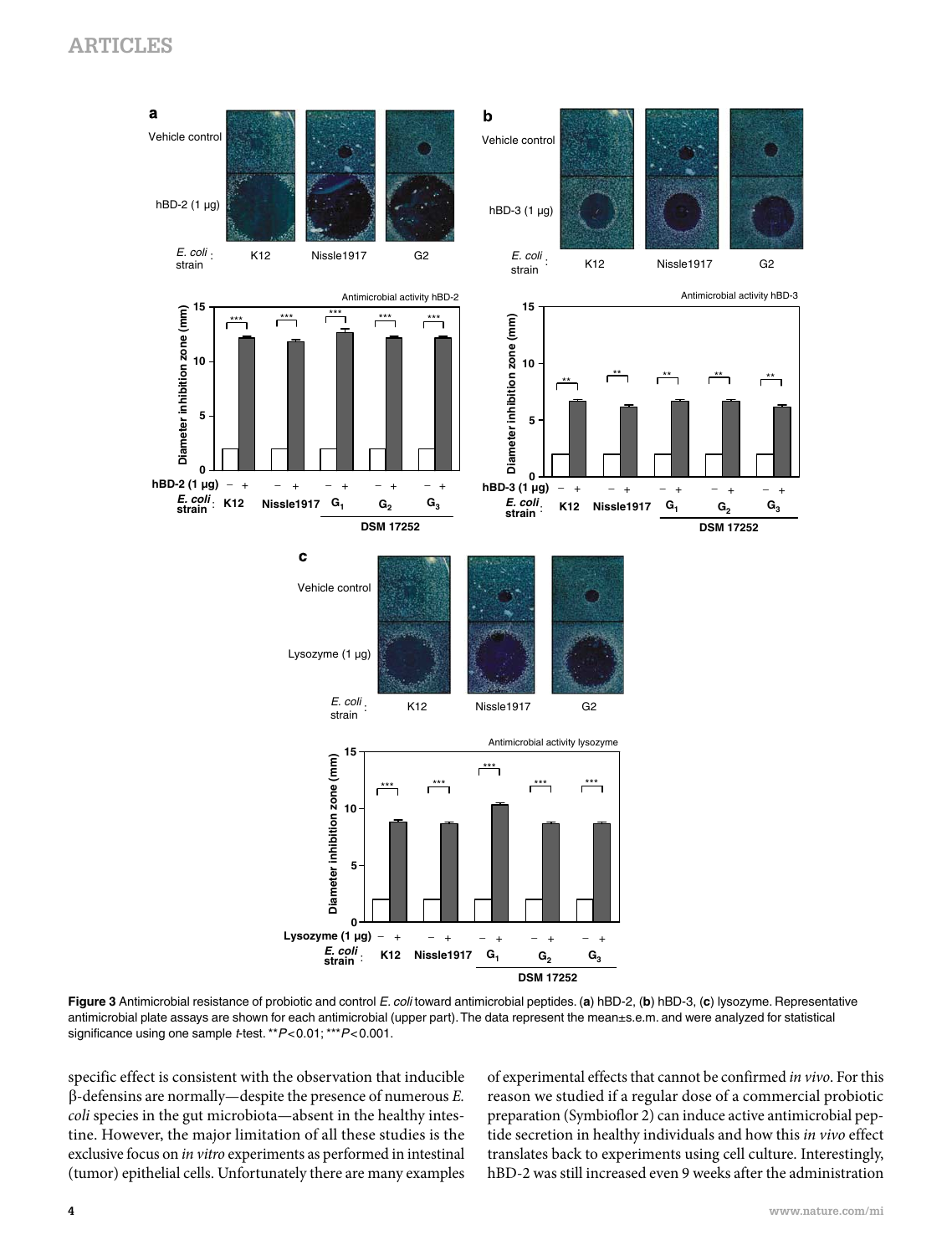of Symbioflor 2 was stopped, suggesting additional stimulatory mechanisms that cannot be clearly explained by the presented data. Compared to the controls *E. coli* Nissle 1917 and PZ720, only one of the Symbioflor 2 genotypes had a similarly strong capacity to induce hBD-2 in cell culture. This induction of hBD-2 was further enhanced by an increased contact time of the bacteria with the colonic epithelial cells that differed from the induction pattern of *E. coli* Nissle 1917.<sup>14</sup> On the basis of recent observations with *E. coli* Nissle 1917, we also expected an increase of the effect by increasing the bacterial concentration. However, all doses except the smallest reached the same level in inducing hBD-2 expression with no dose dependence. Together these time and dose data suggest that the probiotic stimulatory strength is similar to other probiotic strains (e.g., Nissle) but the mechanisms of induction may be different. In case of *E. coli* Nissle 1917, the hBD-2 induction mechanism is mediated by a specific flagellin. 18 In these studies genetically manipulated *E. coli* Nissle 1917 deficient in flagellin protein failed to induce defensin expression. Moreover, isolated flagellin from *E. coli* Nissle 1917 strain was effective in contrast to similar doses of flagellin isolated by another apathogenic *E. coli* strain. Thus, it is likely that the flagellin structure of the *E. coli* strain Nissle 1917 exhibits some important modifications compared to other *E. coli* strains that also express flagella but lack the ability of hBD-2 induction. Interestingly, the *E. coli* Symbioflor 2 strains including  $\mathrm{G}_2$  do not express Flagella protein  $^{18}$  despite similar hBD-2 induction. Similarly other defensin stimulating probiotic strains such as the bacterial mix VSL no. 3 or other *Lactobacilli* also lack flagella. Thus, even if the result of hBD-2 induction can be found by all tested probiotic strains, the relevant factors and mechanisms mediating this immune stimulatory effect appear to differ from strain to strain. These factors that are likely to be different between different *E. coli* , *Lactobacilli* , and other probiotic species still remain to be investigated.

 Another important question concerns the biological relevant concentrations of hBD-2. In this study, the hBD-2 protein concentration was measured in overall stool samples. Of note, the main biological locus of action of antimicrobial defensins is probably the mucus that is attached to the mucosal layer. 19 The defensin concentration as measured here likely reflects the luminal rather then the mucus concentration. Thus, the amounts in the mucus would be much higher as the obtained values of hBD-2 are a dilution of the original amount as secreted by mucosal epithelial cells.

 To study the possible functional consequence of defensin induction, we tested if Symbioflor 2 bacterial cultures are able to resist antimicrobial killing. We found that there were no differences between the genotypes and probiotic and normal *E. coli* were similarly killed by hBD-2 *in vitro* . The same observation was found for other antimicrobial peptides such as hBD-3 and lysozyme. Thus, even though the probiotic strains are very specific in provoking an antimicrobial host response, they do not seem to be provided with protective factors to resist an antimicrobial attack by the host. Possibly, this could at least partly explain why both, *E. coli* Nissle as well as Symbioflor 2 have to be continuously administered. Moreover, it is quite possible that *E. coli* strains that do not induce hBD-2 also will not stably colonize the gut. Thus, there may or may not be a cause and effect with hBD-2 induction. Another functional question is the effect of probiotic hBD-2 induction, especially that of  $G_2$  on the luminal intestinal microbial flora. Unfortunately there are no direct data available. Our own recent studies have shown that very small changes in antimicrobial defensins (human defensin 5) significantly alter the composition of the downstream luminal microbiota.<sup>20</sup> To mechanistically address the question we used an HD-5 transgenic mouse model in which we compared heterozygotic  $(+/-)$  with homozygotic  $(+/+)$  mice (twofold difference in small intestinal HD5 expression).<sup>20</sup> It would be attractive to create a human  $\beta$ -defensin 2 transgenic mouse model and also analyze the composition of microbiota in these mice. In addition, future studies should systematically analyze the composition of the microbiota after treatment with  $G<sub>2</sub>$  and the other probiotic components in rodent models as well as in humans. The elucidation of probiotic actions is still on an initial stage, despite increasing numbers of studies confirming their beneficial effects on animals and humans. More insights into the probiotic-induced immune regulation are relevant to fortify the application of this promising treatment strategy.

 Taken together, this study suggests that the stimulation of protective host factors such as defensins is an important and broad mechanism of probiotic action *in vivo* even though the precise mechanisms seem to vary between individual probiotic strains.

#### **METHODS**

Human study and sample collection. In total, 31 healthy individuals who gave informed consent were included in the study. Of those, 5 individuals were treated with placebo and 26 individuals received Symbioflor 2 (containing viable commensal *E. coli* bacteria). From the initial verum group of 26, 3 individuals were excluded from the study, 1 because of irregular drug intake, and 2 because of study discontinuation because of compliance. Thus, the final verum group contained 23 individuals for a total of 21 days of therapy. Symbioflor 2 was administered in standard dosage starting with two times five drops daily and a daily increase by two times one drop until 15 drops daily were reached. Fourteen drops are 1 ml containing  $1.5-4.5\times10^7$  viable bacterial counts. The total duration of treatment was 21 days. Stool samples were taken at baseline and after 3 weeks (stop of treatment). From some subjects, a third sample was collected after 12 weeks (9 weeks after stop of treatment). Owing to lack of compliance, the latter sample was not obtained in all cases ( $n = 10$  out of the total of 23). The study was approved by the local ethical committee and all volunteers gave written informed consent.

**hBD-2 protein concentration (hBD-2 ELISA)** . The protein assessment of hBD-2 secretion was performed as described.<sup>21</sup> After collection, stool samples were frozen at −20 °C. Before analysis, 100 mg of stool were prepared using the commercially available stool preparation kit (Roche Diagnostics GmbH, Mannheim, Germany; cat no. 745804). hBD-2 protein concentration was assessed in stool samples at different time points in all participants of the study. The protocol was used according to the supplier's recommendation (ALPCO, Windham, Germany). In brief, the  $\beta$ -defensin-2 in standard and samples is bound to an available excess of polyclonal antibodies against  $\beta$ -defensin-2, which are immobilized on the surface of the microtiter plate. After a washing step, to remove all interfering substances, the quantification of bound  $\beta$ -defensin 2 is carried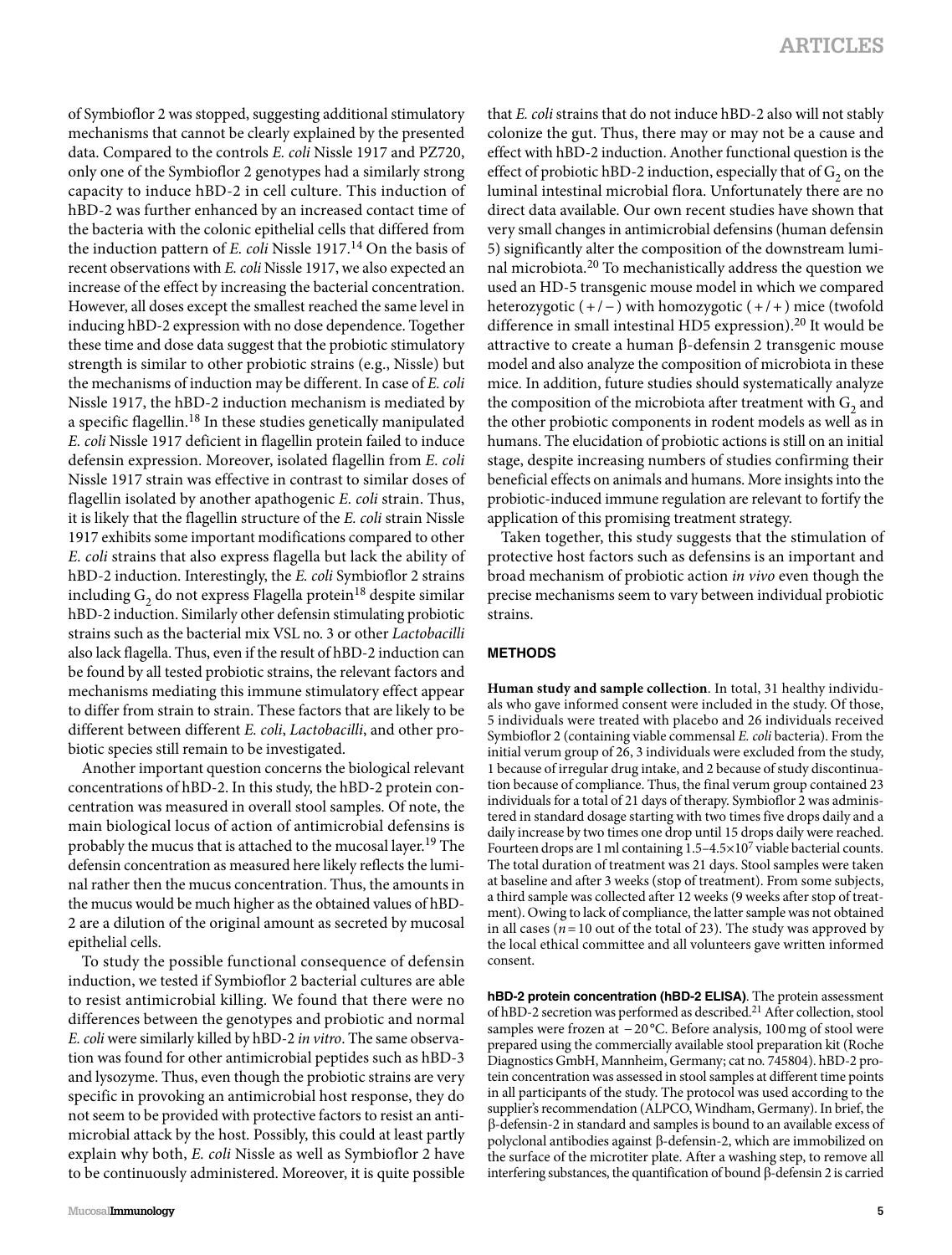# **Table 1 Bacterial strains used in this study**

| <b>Strain</b>                     | <b>Strain designation/serotype</b> | Type of isolate  | Source         |
|-----------------------------------|------------------------------------|------------------|----------------|
| E. coli Nissle 1917 (EcN)         | O6:K5:H1                           | Pharmaceutical   |                |
| <b>E.</b> coli PZ 720             | O83:K24:H31                        | Probiotic strain |                |
| E. coli DSM 17252                 |                                    |                  | $\mathfrak{p}$ |
| S2 $G_i$ : E. coli Genotype $1/2$ | $Osp.H-$                           |                  | $\mathfrak{p}$ |
| S2 $G_2$ : E. coli Genotype 3/10  | $O13.H -$                          |                  | 2              |
| S2 $G_3$ : E. coli Genotype 4/9   | $Osp.H-$                           |                  | 2              |
| Enterococcus fecalis              |                                    |                  |                |

*Klebsiella spec.*

Osp, spontaneously agglutinating i.e., the classical rough E. coli type.

1 Ardeypharm collection of strains, Pharma-Zentrale GmbH, Herdecke, Germany.

2 SymbioPharm GmbH, Germany.

out by adding a biotinylated polyclonal anti- $\beta$ -defensin-2 antibody. This antibody is detected with horseraddish peroxidase-labeled streptavidin. The amount of converted substrate by peroxidase is directly proportional to the amount of bound  $\beta$ -defensin-2 and can be determined photometrically at 450 nm.

**Bacterial strains and growth conditions** . Bacterial strains used in this study are shown in **Table 1** . The probiotic strains were grown overnight at 37°C under gentle agitation at 200 r.p.m. in trypticase soy broth. To obtain bacteria in a linear growth phase,  $100 \mu$  of the bacterial suspension were added to 10 ml fresh trypticase soy broth medium and grown under permanent shaking for 5 h. Heat inactivation of the bacteria was carried out in a water bath at 65 °C for 1 h. Bacteria were concentrated by centrifugation, washed with phosphate-buffered saline and adjusted to a density of  $3 \times 10^8$  cells/ml with fetal calf serum- and antibiotic-free cell culture medium. For testing of dose dependency, bacteria were adjusted to the optical densities 0.1, 0.3, 0.6, 0.9, and 1.2.

**Cell culture**. Caco-2 cells (German Collection of Microorganisms and Cell cultures (DSMZ) ACC 169) were cultivated in Dulbecco's modified Eagle's medium containing 25 mM HEPES, 2 mM glutamine, 10% fetal calf serum, 50 µg/ml gentamicin, and 1% nonessential amino acids as described.<sup>14</sup> Cells were grown as monolayers in 75-cm<sup>2</sup> flasks (Greiner, Frickenhausen, Germany) at 37 °C in a 5%  $CO<sub>2</sub>$  -95% air atmosphere with 90% humidity. For stimulation experiments, cells were seeded at a density of  $3.2 \times 10^5$  cells/well in 12-well culture plates (Becton Dickinson GmbH, Heidelberg, Germany). Cells grown to  $\sim$ 70% confluence in culture wells were incubated overnight with serum- and antibiotic-free medium to eliminate serum-induced hBD-2 expression and prevent any influence of antibiotics on the immune response. To determine hBD-2 mRNA expression, Caco-2 cells were incubated with the bacteria for different time points including 3, 6, and 12 h.

**RNA isolation and cDNA synthesis** . After stimulation, cells were washed with phosphate-buffered saline and harvested with TRIzol reagent (Invitrogen, Carlsbad, CA, USA) according to the supplier's protocol.<sup>14</sup> Subsequently 1 µg of total RNA was reverse transcribed into cDNA with oligo (dT) primers and 15 U/µg AMV Reverse Transcriptase (Promega, Madison, USA) according to standard procedures.

**Real-time RT-PCR** . Real-time reverse transcription PCR (RT-PCR) analyses were performed in a fluorescence temperature cycler (LightCycler; Roche Diagnostics GmbH) according to manufacturer's instructions.<sup>14</sup> As a template served cDNA corresponding to 10 ng of RNA in a 10 µl reaction mixture containing  $3 \text{ mM } M$ gCl<sub>2</sub>,  $0.5 \mu$ M of each primer and 1×LightCycler-FastStart DNA Master SYBR Green I mix (Roche Diagnostics GmbH). Initial denaturation at 95 °C for 10 min was followed by 45 cycles, each cycle consisting of 95 °C for 15 s, the primerspecific annealing temperature for 5s and elongation at  $72^{\circ}$ C for 15s. For hBD-2 (sense 5'-ATCAGCCATGAGGGTCTTGT-3'; antisense 5 -GAGACCACAGGTGCCAATTT-3 ), the annealing temperature was set to 60 °C. Amplification using these primers resulted in a 172-bp fragment. As an internal control gene, we used the common housekeeping gene glyceraldehyde-3-phosphate dehydrogenase. For glyceraldehyde-3 phosphate dehydrogenase (sense 5'-CCAGCCGAGCCACATCGCTC-3'; antisense 5'-ATGAGCCCCAGCCTTCTCCAT-3'), we used a touchdown protocol with a primary temperature of 66 °C and a target temperature of 60 °C. At the end of each run, melting curve profiles were achieved by cooling the sample to 65 °C for 15 s and then heating slowly at 0.20 °C/s up to 95 °C with continuous measurement of fluorescence to confirm amplification of specific transcripts. Cycle-to-cycle fluorescence emission readings were monitored and analyzed using LightCycler software (Roche Diagnostics GmbH). Melting curves were generated after each run to confirm amplification of specific transcripts. The specificity of the amplification products was verified by subjecting the amplification products to electrophoresis on a 2% agarose gel and visualization by ethidium bromide staining. Relative mRNA expression is given as a ratio between target gene and glyceraldehyde-3-phosphate dehydrogenase gene expression.

**Antimicrobial assay** . To test if different *E. coli* strains including probiotic bacteria are susceptible to antibacterial host peptides, we used human  $\beta$ -defensin-2 and -3 as well as lysozyme. Antimicrobial activity was determined by using a radial diffusion assay as described by Lehrer *et al.*<sup>22</sup> with minor modifications. Briefly,  $1 \times 10^7$  bacterial CFU were inoculated into 10 ml of warm sterile underlay agar (0.03% w/v trypticase soy broth (trypticase soy broth, Becton Dickinson GmbH), 10 mM sodium phosphate, pH 7.4, 1% low-electroendosmosis-type agarose (Sigma-Aldrich, Steinheim, Germany) and 0.02% v/v Tween 20 (Merck, Darmstadt, Germany)). After strong vortexing, the liquid agar was poured into square Petri dishes (Becton Dickinson GmbH) and small wells were punched with a biopsy puncher. Test substances lysozyme  $(1 \,\mu g)$ , hBD-2  $(1 \,\mu g)$  and hBD-3  $(1 \,\mu g)$  were diluted in 5  $\mu$ l of 0.01% acetic acid, which also served as vehicle control, and added into the wells. After incubation for 3 h at 37 °C, the gel was overlayed with 10 ml of full-nutrition overlay agar (6% w/v trypticase soy broth, 1% low-EEO agarose) and incubated for 16 h at 37 ° C. The gel was stained as described by Lehrer *et al* . and diameter of inhibition zone was measured; indicated values were obtained from triplicates.

**Statistics** . Data were analyzed using GraphPad Prism (Version 3.1 for Windows, GraphPad Software, San Diego, CA, USA). For the description of random samples, the mean±standard error of the mean (s.e.m.) was used. Paired *t* -tests were used to evaluate differences in hBD-2 levels before and after treatment in stool samples ( **Figure 1** ). Data from hBD-2 induction experiments in colonic epithelial cells were analyzed using